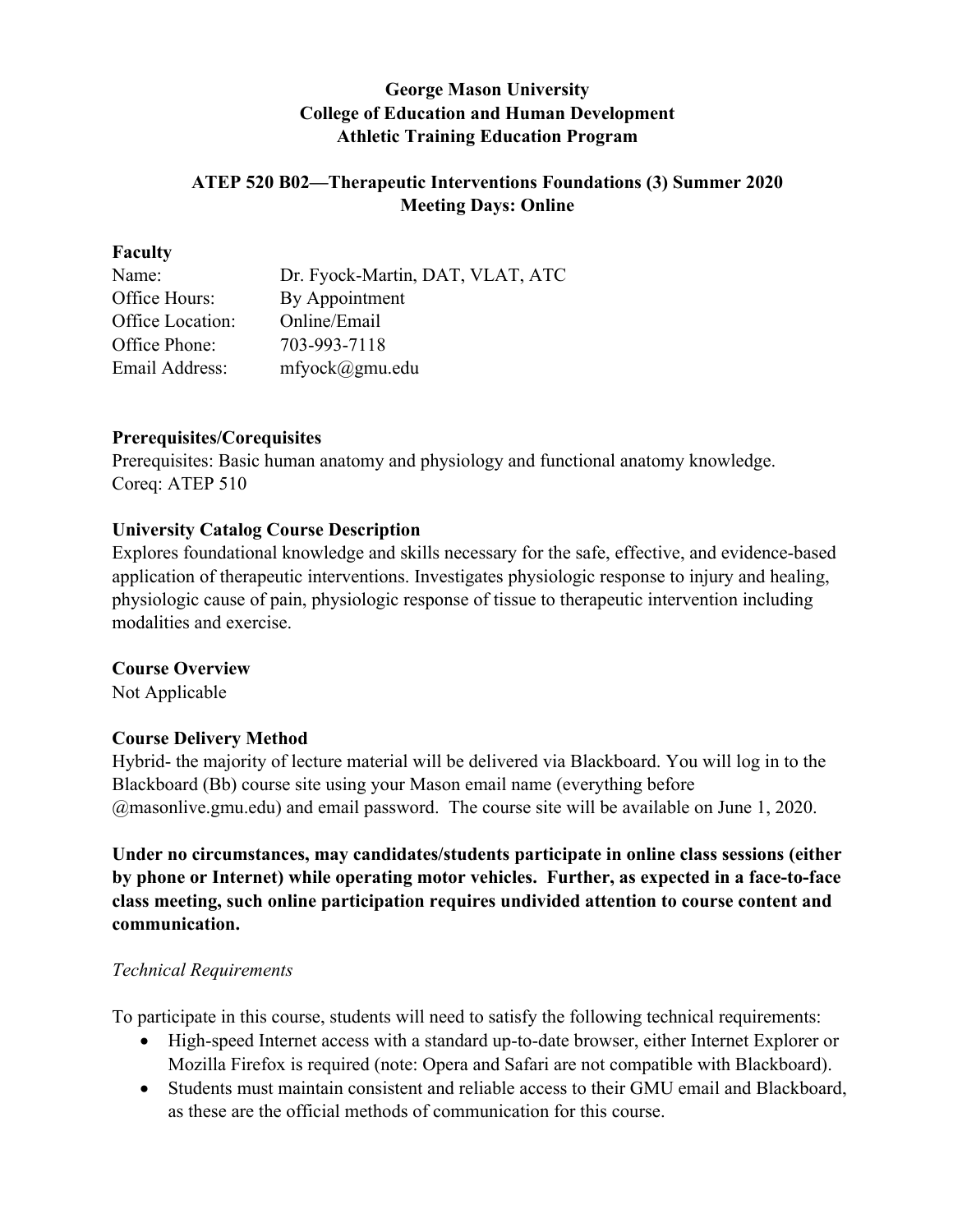- Students will need a headset microphone for use with the Blackboard Collaborate web conferencing tool. [Delete this sentence if not applicable.]
- Students may be asked to create logins and passwords on supplemental websites and/or to download trial software to their computer or tablet as part of course requirements.
- The following software plug-ins for PCs and Macs, respectively, are available for free download: [Add or delete options, as desire.]
	- o Adobe Acrobat Reader: https://get.adobe.com/reader/
	- o Windows Media Player: https://windows.microsoft.com/en-us/windows/downloads/windows-media-player/
	- o Apple Quick Time Player: www.apple.com/quicktime/download/

# *Expectations*

• Course Week:

Because asynchronous courses do not have a "fixed" meeting day, our week will start on Monday, and finish on Friday unless otherwise indicated on the course schedule. Our course week will begin on the day that our synchronous meetings take place as indicated on the Schedule of Classes.

• Log-in Frequency:

Students must actively check the course Blackboard site and their GMU email for communications from the instructor, class discussions, and/or access to course materials at least [#5] times per week. In addition, students must log-in for all scheduled online synchronous meetings.

• Participation:

Students are expected to actively engage in all course activities throughout the semester, which includes viewing all course materials, completing course activities and assignments, and participating in course discussions and group interactions.

• Technical Competence:

Students are expected to demonstrate competence in the use of all course technology. Students who are struggling with technical components of the course are expected to seek assistance from the instructor and/or College or University technical services.

• Technical Issues:

Students should anticipate some technical difficulties during the semester and should, therefore, budget their time accordingly. Late work will not be accepted based on individual technical issues.

• Workload:

Please be aware that this course is **not** self-paced. Students are expected to meet *specific deadlines* and *due dates* listed in the **Class Schedule** section of this syllabus. It is the student's responsibility to keep track of the weekly course schedule of topics, readings, activities and assignments due.

• Instructor Support:

Students may schedule a one-on-one meeting via webex to discuss course requirements, content or other course-related issues. Students should email the instructor to schedule a one-on-one session, including their preferred meeting method and suggested dates/times.

• Netiquette: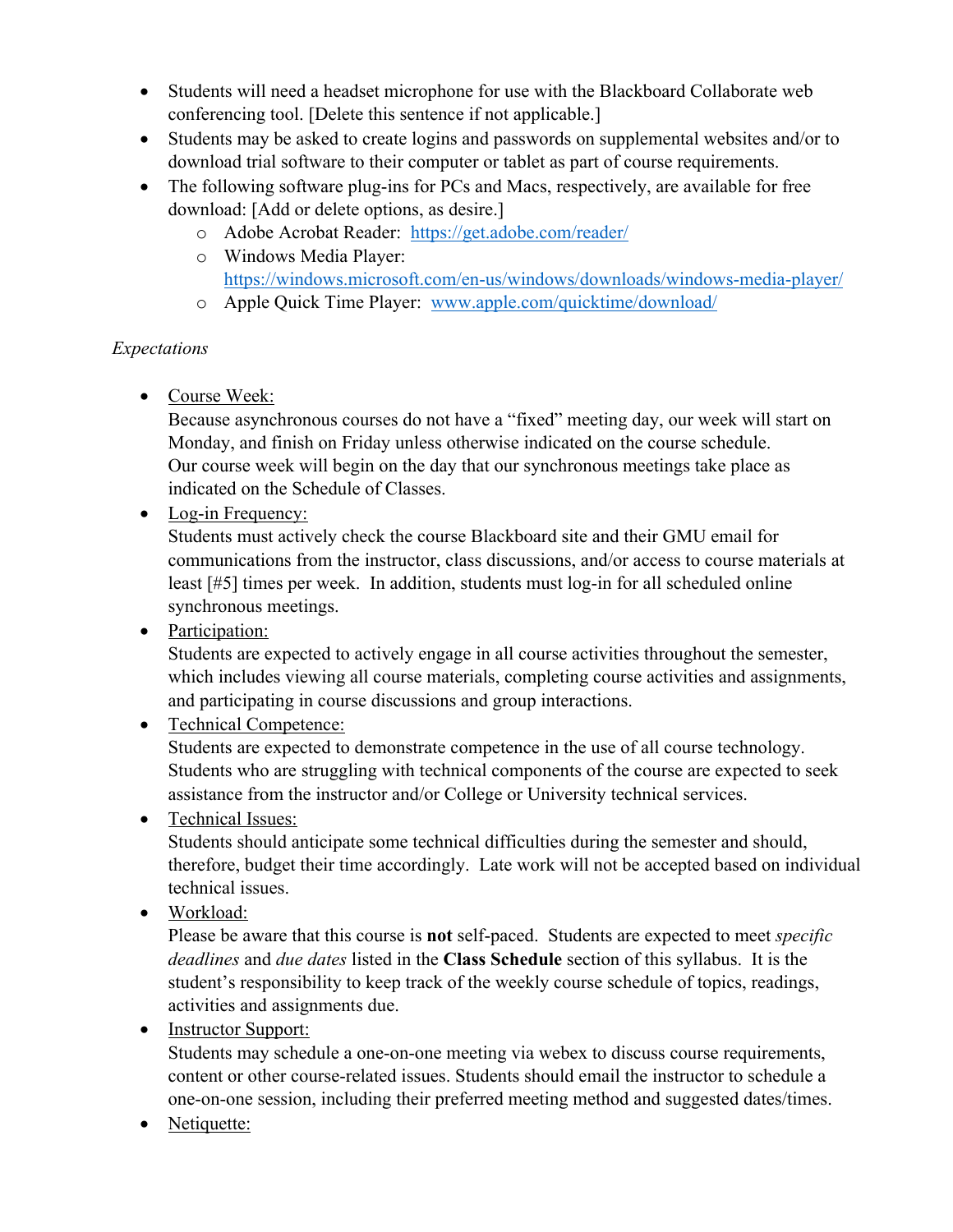The course environment is a collaborative space. Experience shows that even an innocent remark typed in the online environment can be misconstrued. Students must always re-read their responses carefully before posting them, so as others do not consider them as personal offenses. *Be positive in your approach with others and diplomatic in selecting your words*. Remember that you are not competing with classmates, but sharing information and learning from others. All faculty are similarly expected to be respectful in all communications.

• Accommodations:

Online learners who require effective accommodations to insure accessibility must be registered with George Mason University Disability Services.

## **Learner Outcomes or Objectives**

This course is designed to enable students to do the following:

- 1. Compare physiological effects of various therapeutic modalities used in athletic training;
- 2. Verbalize the effects of electricity on the muscular, skeletal, circulatory and nervous system;
- 3. Describe the therapeutic effects on body systems of various therapeutic modalities used in athletic training;
- 4. Describe the effects of mechanical and manual therapy techniques on the muscular, skeletal, circulatory and nervous system;
- 5. Describe the therapeutic effects of mechanical and manual therapy on soft tissue injuries;
- 6. Identify the indications and contraindications of therapeutic modalities;
- 7. Apply evidence-based clinical practices to therapeutic intervention decisions;
- 8. Identify goals of the rehabilitation process; and .
- 9. Apply appropriate administrative procedures.

## **Professional Standards**

The course meets Commission on Accreditation of Athletic Training Education (CAATE) competencies and proficiencies in one or more of the following content areas: evidence-based practice, prevention and health promotion, clinical examination and diagnosis, acute care of injury and illness, therapeutic interventions, psychosocial strategies and referral, healthcare administration, professional development.

## **Required Texts**

Draper, D. (2021) Therapeutic Modalities-The Art and Science 3<sup>rd</sup> ed. Philadelphia, PA: Wolters Kluwer.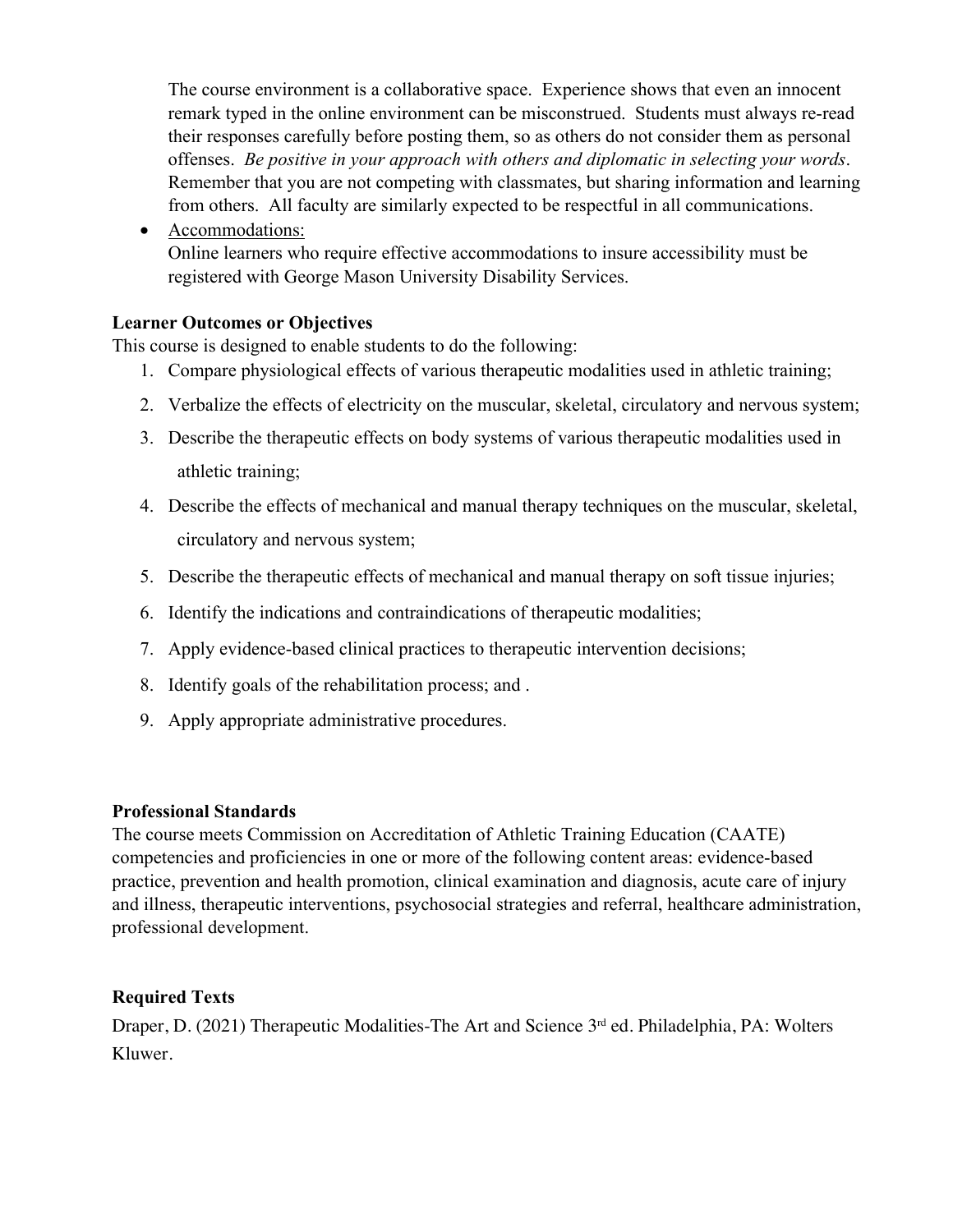## **Course Performance Evaluation**

Students are expected to submit all assignments on time in the manner outlined by the instructor (e.g., Blackboard, Tk20, hard copy).

## • **Evidence-Based Medicine Assignment**

- o PICO Question Development- you will continue to work on the development of a clear and measurable PICO question. The PICO question must be related to Therapeutic Interventions.
- o EBM Review & Synthesis Matrix- you will search for specific evidence-based medicine articles to support your PICO question that has been approved by the instructor. You will complete a research synthesis matrix that will provided to you. You will present a summary of your findings via Kaltura and update the instructor on the status of your PICO via your search. Further details will be provided with the assignment on BB. These will be uploaded via BB.

## • **Quizzes**

o Quizzes will be given through Blackboard and will be on topics covered in the lectures, PPT, and supplemental materials (i.e., quiz on pain theories after the lecture). These quizzes will be timed and you will only have one chance at completing them. All efforts for academic honesty will be taken.

## • **Examinations**

o Three examinations, not including a comprehensive final exam, will be administered via Blackboard. The format of these examinations may be multiple choice, true/false, short answer, matching, essay and fill in the blank type questions. Each of the examinations will test the material covered in lecture and assigned readings. These will be timed and you will only have one chance at completing them. All efforts for academic honesty will be taken.

## • **Class Participation**

 $\circ$  Active participation via discussion boards, required attendance at 2 (minimum) virtual office hours and completion of lab activities. Therefore, you will receive points at the discretion of the instructor for active and professional participation.

## • **Attendance**

- Students are expected to attend any scheduled course meetings online either via Blackboard, Zoom, Webex or other program. Being a hybrid course, online expectations are slightly different, as you will not "attend" lectures daily. This will be self-driven work by you. Attending, being on-time, active participation and respect for peers and instructor are important components of this course. Therefore, students will lose credit for not attending any meeting dates as required and contributing to the class.
- **Other Requirements**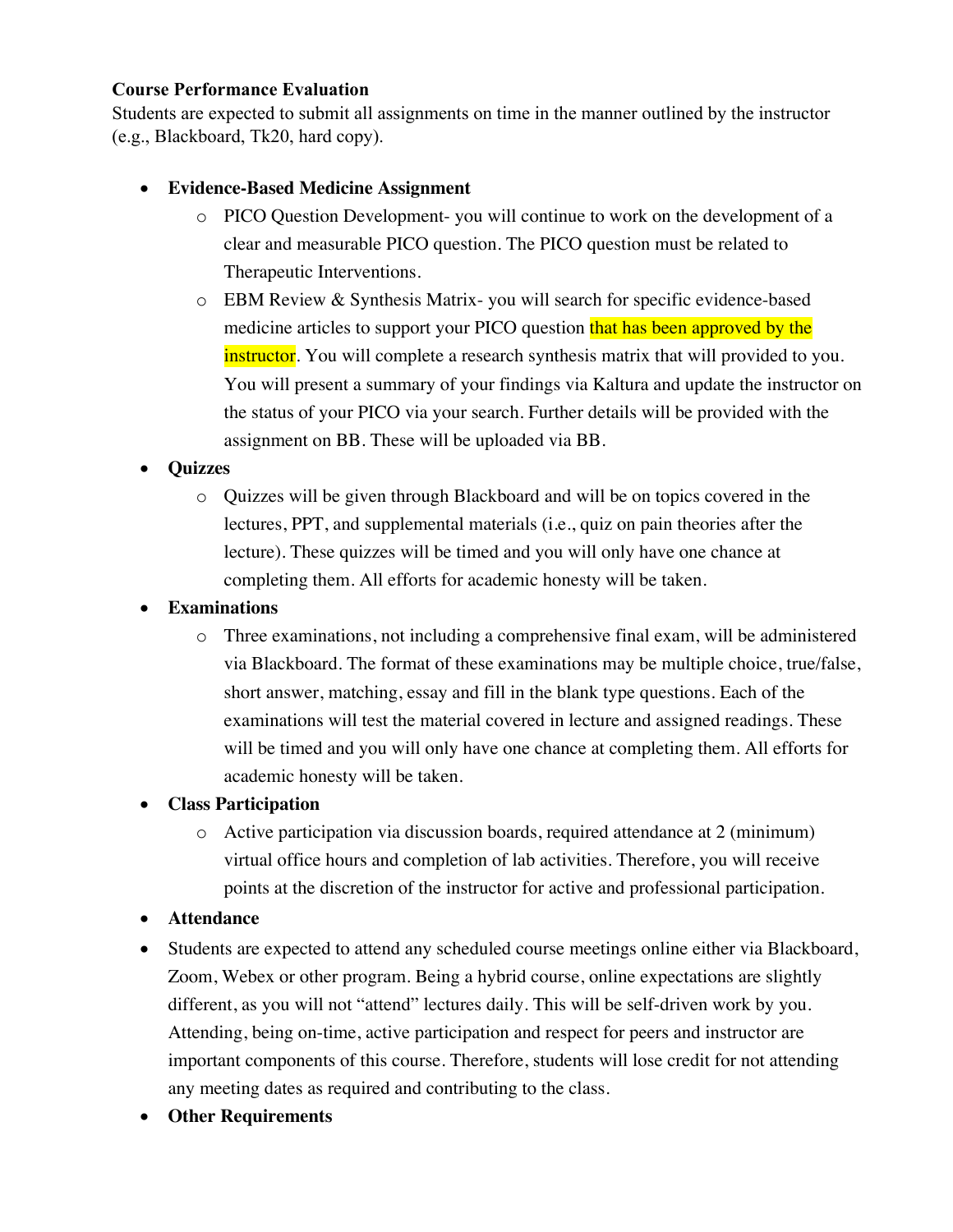#### o **Professionalism**

o Students are expected to exhibit professional behaviors and dispositions at all times. It is critical that each student conduct himself/herself in an appropriate manner and decorum fitting of a health care provider. Making light of injuries, conditions, or illnesses or any action that is not respectful to the class, instructor, or patient study will not be tolerated. Submission of documents or assignments should not include personal information and should comply with Health Insurance Portability & Accountability Act (HIPAA) regulations.

*Communication* – When communicating with the instructor and classmates, either face-to-face or via email, students should address the other person appropriately, use appropriate language and maintain a civil demeanor.

*Responsibility/Accountability/ Honesty/Integrity*– Professionals take responsibility for their actions and are accountable. This can occur at multiple levels but generally consists of being on time, completing assignments on time, submitting work that is of the appropriate quality, honoring commitments and owning up to mistakes. Students are expected to interact with the instructor and classmates in appropriate, respectful and civil behaviors. Professionals keep their word when committing to something and act in an ethical and respectful manner. See George Mason University policy for further guidance.

*Professionalism evaluation – Any professionalism violation will be documented by the instructor. Violations will result in a 1-point deduction per episode from the final point total.*

| <b>ASSESSMENT METHOD</b>          | <b>NUMBER</b> | % of Total |
|-----------------------------------|---------------|------------|
|                                   |               | Grade      |
| <b>Professional Participation</b> |               | 10         |
| (discussion board/virtual office) |               |            |
| hours, lab activity reflections)  |               |            |
| <b>PICO</b> Development           |               | 10         |
| Evidence Based Medicine Review    |               | 15         |
| zzes                              | 8             | 20         |

#### • **Evaluation**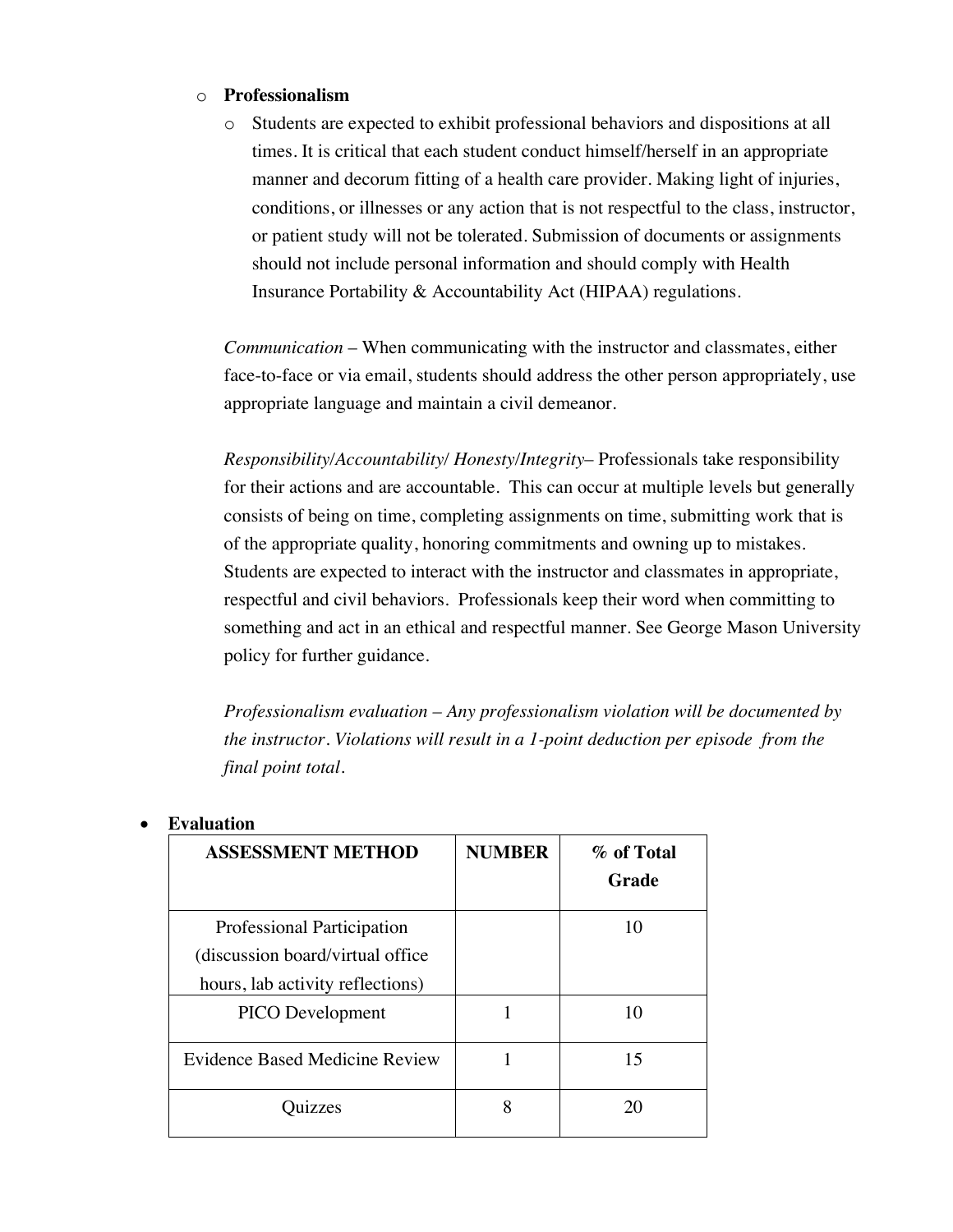| <b>Written Examinations</b> | 30   |
|-----------------------------|------|
| Comprehensive Final Exam    |      |
| <b>TOTAL</b>                | 100% |

Students will be evaluated on content standards (knowledge gained). All work is due by 11:59 pm (EST) on Sunday unless otherwise specified.

• The student's final letter grade will be earned based on the following scale:

| Grade     | Percentage   |
|-----------|--------------|
| A         | $94 - 100\%$ |
| $A -$     | $90 - 93\%$  |
| $B+$      | $88 - 89\%$  |
| B         | $84 - 87%$   |
| В-        | $80 - 83\%$  |
| $\subset$ | $70 - 79%$   |
| F         | $0 - 69\%$   |

• **The MSAT requires a grade of B or higher in all MSAT required coursework. In the first nine credits of the program, one course with a grade of B- or C may be allowed.**

- o Every attempt will be made to grade and return assignments in a timely manner to provide students with constructive feedback. To provide students the opportunity to fully assess the feedback provided on graded assignments, the professor will be happy to answer any questions during online office hours. The professor acknowledges the passion with regards to grades, but unprofessional and uncivil behavior either in person or through other modes of communication will not be tolerated.
- o MAKE UP WORK Students who do not complete work (i.e., quizzes, discussion board, etc.) without an official university or a medical doctor's excuse will not be permitted to make up the work. There will be no make-up quizzes or exams unless an excused absence has been warranted. Students who miss an examination, quiz or other activity because of an excused absence must complete the assignment *within a week of the excused absence*. It is the student's obligation to pursue any make-up work.
- o LATE ASSIGNMENTS All work is due by 11:59 pm on Sunday at the end of the week unless otherwise specified, as the assignments will be locked on Blackboard. **NO LATE WORK WILL BE ACCEPTED AND WILL RESULT IN A 0 GRADE!!!**
- **Statement on Progression of Course**
	- $\circ$  Being a hybrid course, you as the student must take responsibility in taking the time to be an active participant. You must complete the assigned readings; watch the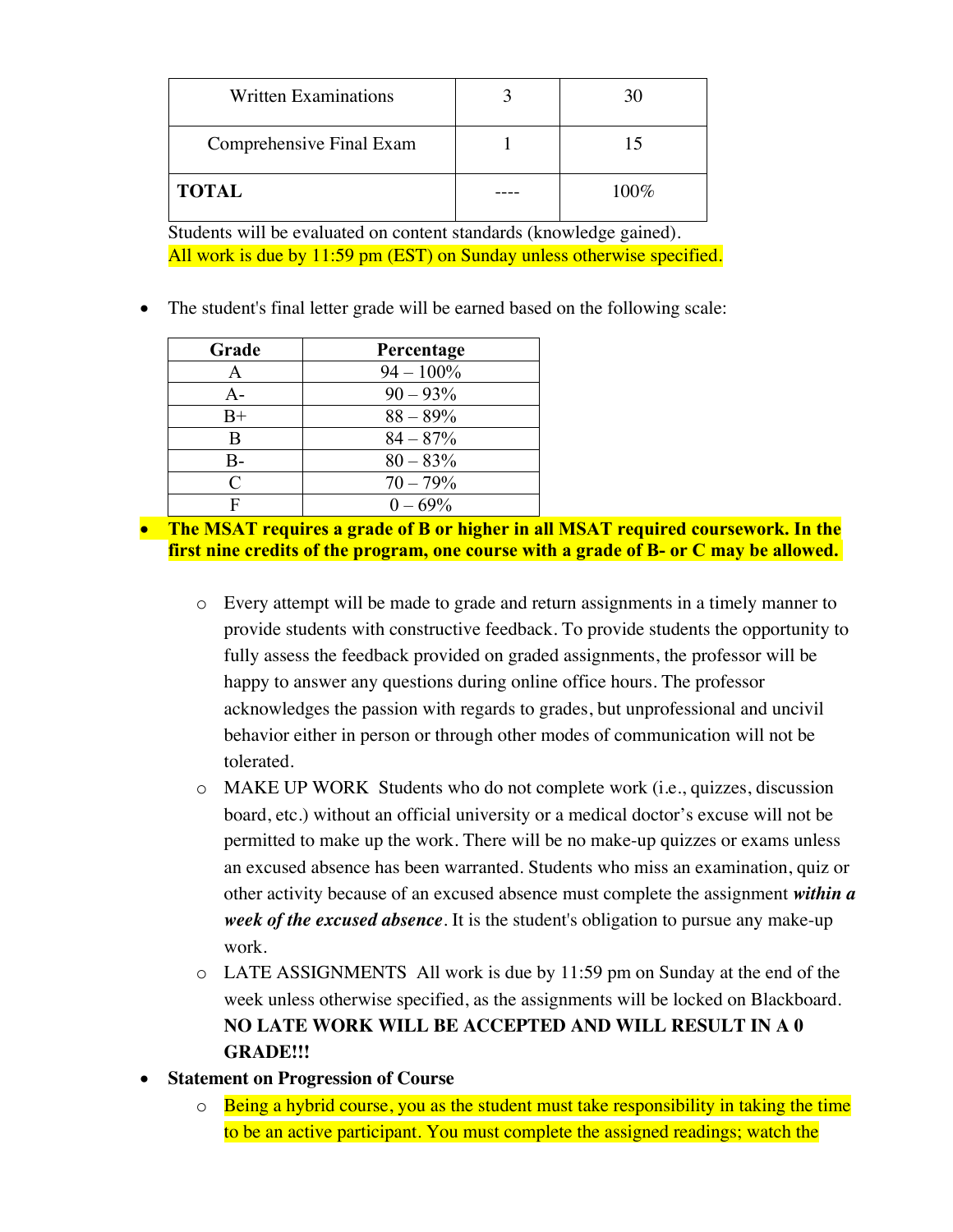video lectures with included PowerPoint and study. Please take note of due dates for required assessments on the course outline. I have taken many online courses and understand the challenges that you as a student as sometimes faced with. Every effort will be made to answer questions, grade fairly and for both you as a student and myself as the professor, to be an active participant. Please do not hesitate to contact me with any questions or concerns.

#### **Professional Dispositions**

It is critical each student conduct themselves in an appropriate manner and decorum fitting of a health care provider. Making light of injuries, conditions, or illnesses that is not respectful to the class, instructor, or patient study will not be tolerated. Submission of documents or assignments should not include personal information and comply with Health Insurance Portability & Accountability Act (HIPAA) regulations.

## **E-MAIL CORRESPONDENCE**

Only messages that originate from a George Mason University address will be accepted. Please note that e-mail is a wonderful tool for brief communication of ancillary matters, but is a poor substitute for in-person discussion of detailed matters. Therefore, to make communication more effective, e-mail correspondence from students should be limited to brief clarification of matters related to the class schedule, to receive confirmation of receipt of an assignment, to schedule a meeting, to notify the instructor of problems accessing materials on the course website, or to notify the instructor of an anticipated or unanticipated absence (to be followed by in-person discussion prior to or following the class meeting time). All other communication including clarification of information presented in lecture, questions regarding assignments, questions regarding grades, and all other matters should be addressed with the instructor in-person during office hours or during a scheduled meeting.

Dear Dr. Fyock (Beginning salutation)

I am looking forward to your class. (Text body)

Regards, (Ending Salutation) (Your name)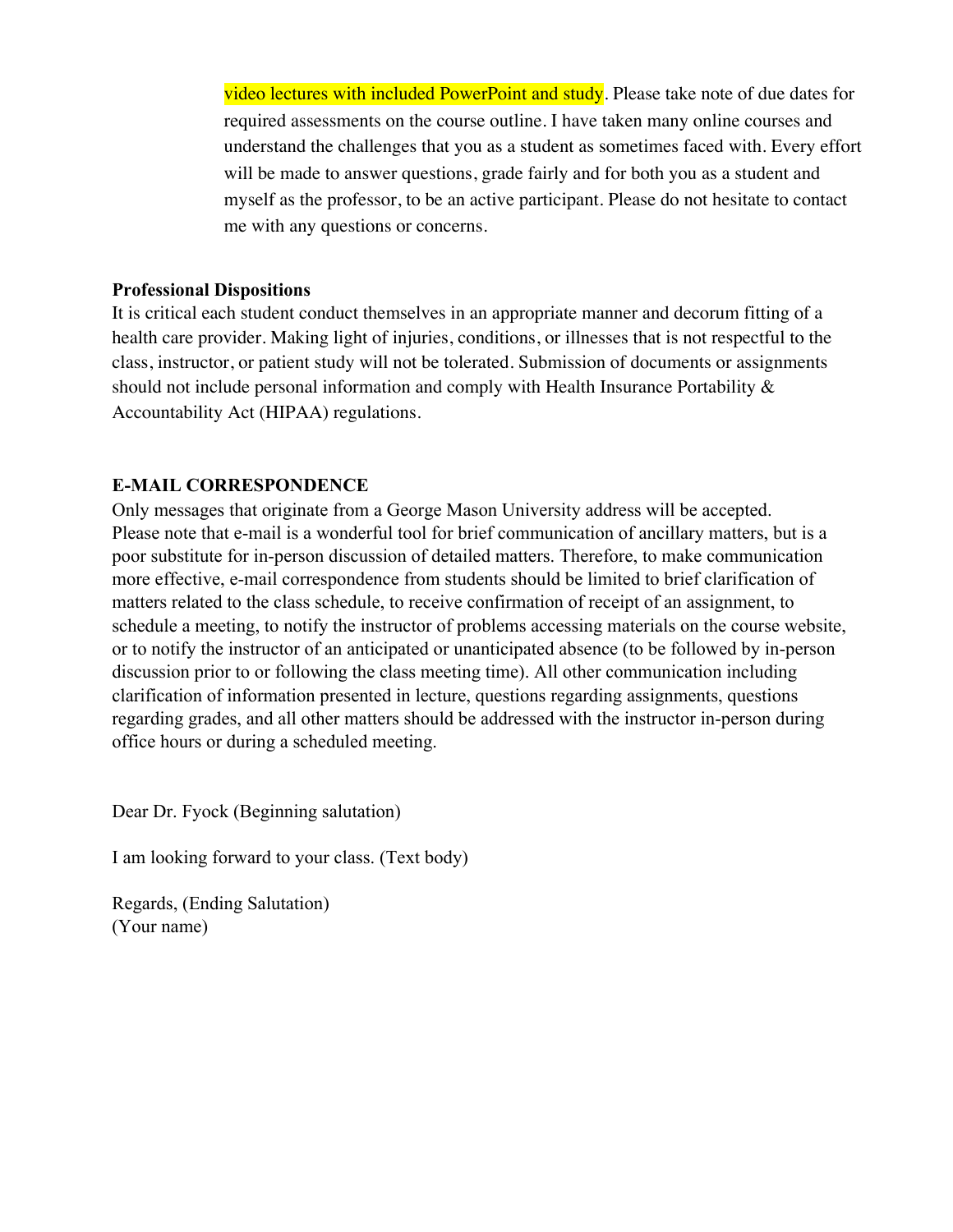#### **Tentative Class Schedule**

| Week             | <b>Topic and Assigned Readings</b>                               | <b>Assignments Due</b>                                                               |
|------------------|------------------------------------------------------------------|--------------------------------------------------------------------------------------|
| $6/1 - 6/7$      | In Perspective: Chapters 1-4                                     | Quiz 1 / Discussion board 1                                                          |
| $6/8 - 6/14$     | Orthopedic Injury, Immediate Care & Healing: Chapters<br>$5 - 7$ | Quiz 2.                                                                              |
| $615 -$<br>6/21  | Pain & Orthopedic Injuries: Chapters 8,9                         | Quiz 3<br>Exam #1- Chapters 1-9                                                      |
| $6/22 -$<br>6/28 | Therapeutic Heat & Cold: Chapters 10-13                          | Quiz 4 / Discussion board 2 & 3<br>Lab Activity                                      |
| $6/29 -$<br>7/5  | Therapeutic Heat & Cold: Chapters 14, 15                         | Quiz 5 / Discussion board 4 /<br>Exam #2- Chapters 10-15<br>Lab Activity             |
| $7/6 - 7/12$     | Electrotherapy: Chapters 16, 17                                  | Quiz 6 / Discussion board 5 & 6<br>Lab Activity                                      |
| $7/13 -$<br>7/19 | Manual Modalities: Chapters 18-20                                | Quiz 7 / Discussion board 7 /<br>Exam #3- Chapters 16-20<br>Lab Activity<br>PICO due |
| $7/20-$<br>7/25  | Other Modalities/ Clinical Review: Chapters 21, 22               | Quiz 8 / Dicussion board 8 / Final<br>Exam-Cummulative<br><b>EBM</b> Review          |

Note: Faculty reserves the right to alter the schedule as necessary, with notification to students. **Reminder- all assignments for the week are due on Sunday at 11:59 pm (EST) or unless otherwise specified.**

## **Core Values Commitment**

The College of Education and Human Development is committed to collaboration, ethical leadership, innovation, research-based practice, and social justice. Students are expected to adhere to these principles: http://cehd.gmu.edu/values/.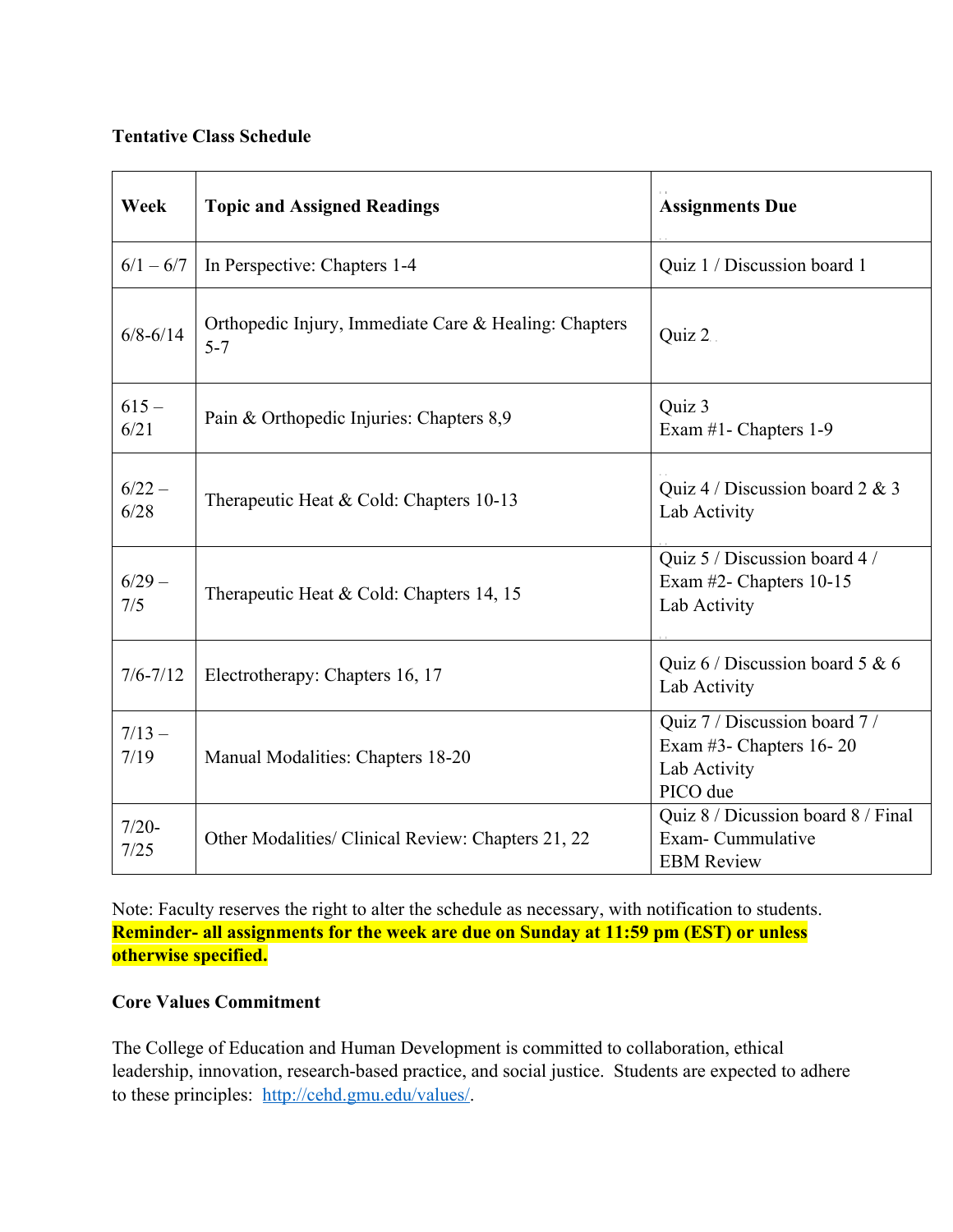## **GMU Policies and Resources for Students**

## *Policies*

- Students must adhere to the guidelines of the Mason Honor Code (see http://oai.gmu.edu/the-mason-honor-code/).
- Students must follow the university policy for Responsible Use of Computing (see http://universitypolicy.gmu.edu/policies/responsible-use-of-computing/).
- Students are responsible for the content of university communications sent to their Mason email account and are required to activate their account and check it regularly. All communication from the university, college, school, and program will be sent to students **solely** through their Mason email account.
- Students with disabilities who seek accommodations in a course must be registered with George Mason University Disability Services. Approved accommodations will begin at the time the written letter from Disability Services is received by the instructor (see http://ods.gmu.edu/).
- Students must follow the university policy stating that all sound emitting devices shall be silenced during class unless otherwise authorized by the instructor.

## *Campus Resources*

- **Support for submission of assignments to Tk20 should be directed to tk20help@gmu.edu or https://cehd.gmu.edu/aero/tk20. Questions or concerns regarding use of Blackboard should be directed to http://coursessupport.gmu.edu/.**
- **For information on student support resources on campus, see https://ctfe.gmu.edu/teaching/student-support-resources-on-campus For additional information on the College of Education and Human Development, please visit our website https://cehd.gmu.edu/students/ .**
	- **Notice of mandatory reporting of sexual assault, interpersonal violence, and stalking:**

**As a faculty member, I am designated as a "Responsible Employee," and must report all disclosures of sexual assault, interpersonal violence, and stalking to Mason's Title IX Coordinator per University Policy 1202. If you wish to speak with someone** 

**confidentially, please contact one of Mason's confidential resources, such as Student Support and Advocacy Center (SSAC) at 703-380-1434 or Counseling and Psychological Services (CAPS) at 703-993-2380. You may also seek assistance from Mason's Title IX Coordinator by calling 703-993-8730, or emailing titleix@gmu.edu.**